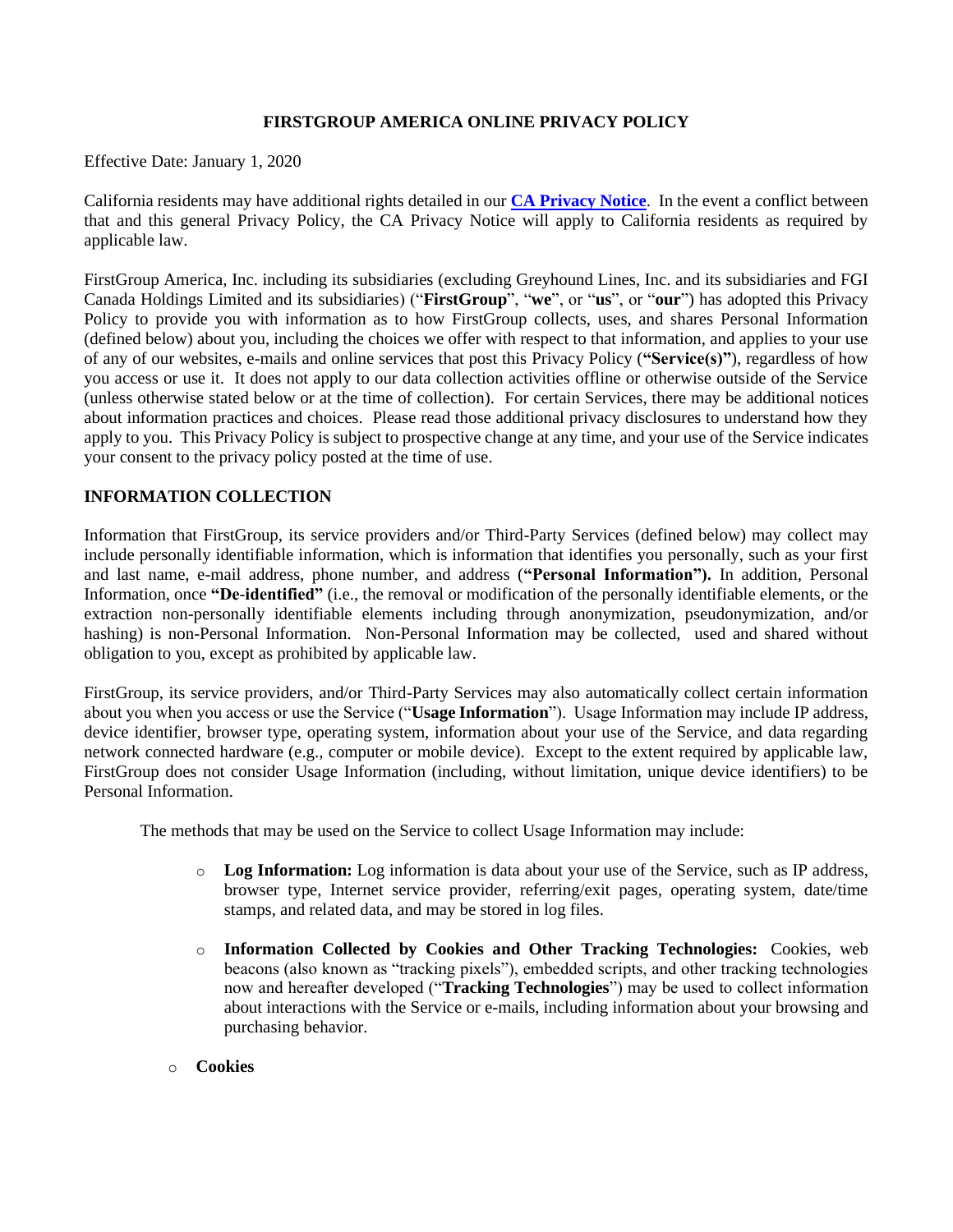A cookie is a small text file that is stored on a user's device, which may be session ID cookies or tracking cookies. Session cookies make it easier for you to navigate the Service and expire when you close your browser. Tracking cookies remain longer and help in understanding how you use the Service and enhance your user experience. Cookies may remain on your hard drive for an extended period of time. If you use your browser's method of blocking or removing cookies, some but not all types of cookies may be deleted and/or blocked and as a result some features, and functionalities of the Service may not work. A Flash cookie (or locally shared object) is a data file which may be placed on a device via the Adobe Flash plug-in that may be built-in to or downloaded by you to your device. HTML5 cookies can be programmed through HTML5 local storage. Flash cookies and HTML5 cookies are locally stored on your device other than in the browser and browser settings won't control them. To identify certain types of local shared objects on your device and adjust your settings, please visit: [www.macromedia.com/support/documentation/en/flashplayer/help/settings\\_manager.html](http://www.macromedia.com/support/documentation/en/flashplayer/help/settings_manager.html).

The Service may associate some or all of these types of cookies with your devices.

### o **Web Beacons ("Tracking Pixels")**

Web beacons are small graphic images, also known as "Internet tags" or "clear gifs," embedded in web pages and e-mail messages. Web beacons may be used, without limitation, to count the number of visitors to the Service, to monitor how users navigate the Service, and to count content views.

#### o **Embedded Scripts**

An embedded script is programming code designed to collect information about your interactions with the Service. It is temporarily downloaded onto your computer from our web server, or from a third party with which we work and is active only while you are connected to the Service and deleted or deactivated thereafter.

Some information about your use of the Service, and certain third-party services, may be collected using tracking technologies, including those that may track Usage Information across time and services and used by FirstGroup and third parties for purposes such as to associate different devices you use and deliver relevant ads and/or other content to you on the Service and certain third-party services.

#### **INFORMATION USAGE**

When you sign on to our Service or request a quote for our services, we collect your name, company name, contact information, profile and preference information. This information is used to support your interaction with our site, to deliver requested information and to contact you again about other services and products we offer. This information will not be shared, sold or exchanged with outside companies, other than our related companies and service providers except as expressly provided in this Privacy Policy, or otherwise at the point of collection, or you otherwise consent.

If you give us your postal address, we may send you periodic mailings with information on our new products and services. You may also receive business mailings from our sister companies within FirstGroup.

If you supply us with your telephone number, you may receive telephone contact from us with information, such as regarding orders you have placed, new products and services or information on upcoming events.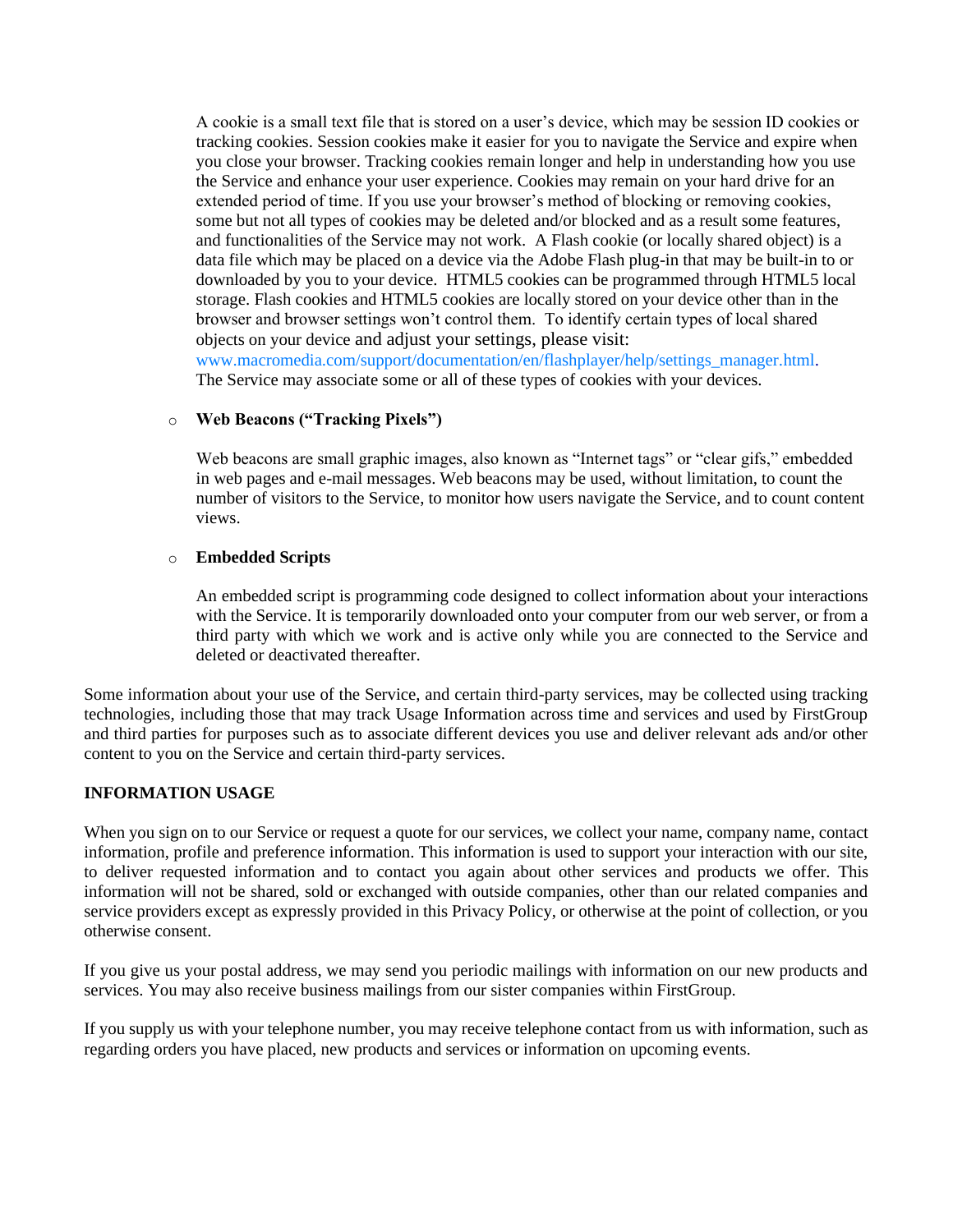We value your opinions and comments. You may have the opportunity to give us your feedback through our online form. In requesting information, we may ask for your name, address, zip code, or e-mail address so that we can appropriately identify you.

FirstGroup may use information about you, including Personal Information, for any purposes not inconsistent with FirstGroup's statements under this Privacy Policy, or otherwise made by us in writing at the point of collection, and not prohibited by applicable law, including to allow you to participate in the features we offer on the Service, facilitate, manage and personalize your online experience, to receive, investigate and address passenger, customer, or third party inquiries or complaints; process your registration, manage your account, and/or upload your Submissions (defined below), transact with you and respond to your questions and requests, serve you advertising, for FirstGroup's Affiliates' (defined below) marketing and other purposes, tailor the content, advertisements, and offers, fulfill other purposes disclosed at the time you provide information or otherwise where we are legally permitted or required to do so, determine your location and manage digital content rights, and prevent and address fraud, breach of policies or terms, and threats or harm.

# **PERSONAL INFORMATION WE SHARE WITH THIRD PARTIES**

FirstGroup may share non-Personal Information, (provided that FirstGroup is aware of no restrictions of FirstGroup's use, if any), with third parties or FirstGroup's affiliates ("**FirstGroup Affiliates**") for any purpose not prohibited by applicable law. FirstGroup's sharing of Personal Information is, however, subject to the following:

Marketing: We may use your Personal Information to send you marketing communications. Absent your consent, FirstGroup will not share your Personal Information with third parties, other than FirstGroup Affiliates, for their own direct marketing purposes, except in connection with Corporate Transactions (defined below).

Your Disclosure or Consent: Your activities on the Service may, by their nature, result in the sharing of your Personal Information (as well as your other Personal Information and your non-Personal Information) with third parties and by engaging in these activities you consent to that and further sharing and disclosure to third parties. Such third-party data receipt and collection is subject to the privacy and business practices of that third party, not FirstGroup.

In addition, FirstGroup may share your Personal Information (as well as your non-Personal Information), in connection with or during negotiations of any proposed or actual financing of our business, or merger, purchase, sale, joint venture, or any other type of acquisition or business combination of all or any portion of FirstGroup assets, or transfer of all or a portion of FirstGroup's business to another company, whether as a going concern or as part of bankruptcy, liquidation, or similar proceeding ("**Corporate Transactions**").

# **SUBMISSIONS**

The materials you provide to FirstGroup (including feedback and suggestions) or post, upload, input or submit to any FirstGroup Service, or associated Third-Party Services, (collectively "**Submissions**") will be considered "public" and will be accessible by anyone, including FirstGroup. Any Personal Information included in Submissions is not subject to our usage or sharing limitations, or other obligations under this Privacy Policy or otherwise, and may be used and shared by First Group and third parties to the fullest extent not prohibited by applicable law. We encourage you to exercise caution when making decisions about what you disclose in such public areas.

### **SAFEGUARDS TO PROTECT THE LOSS, MISUSE, OR ALTERATION OF YOUR INFORMATION**

FirstGroup takes reasonable measures to protect Personal Information collected on the Service from loss, theft, misuse and unauthorized access, disclosure, alteration, and destruction. Nevertheless, transmission via the Internet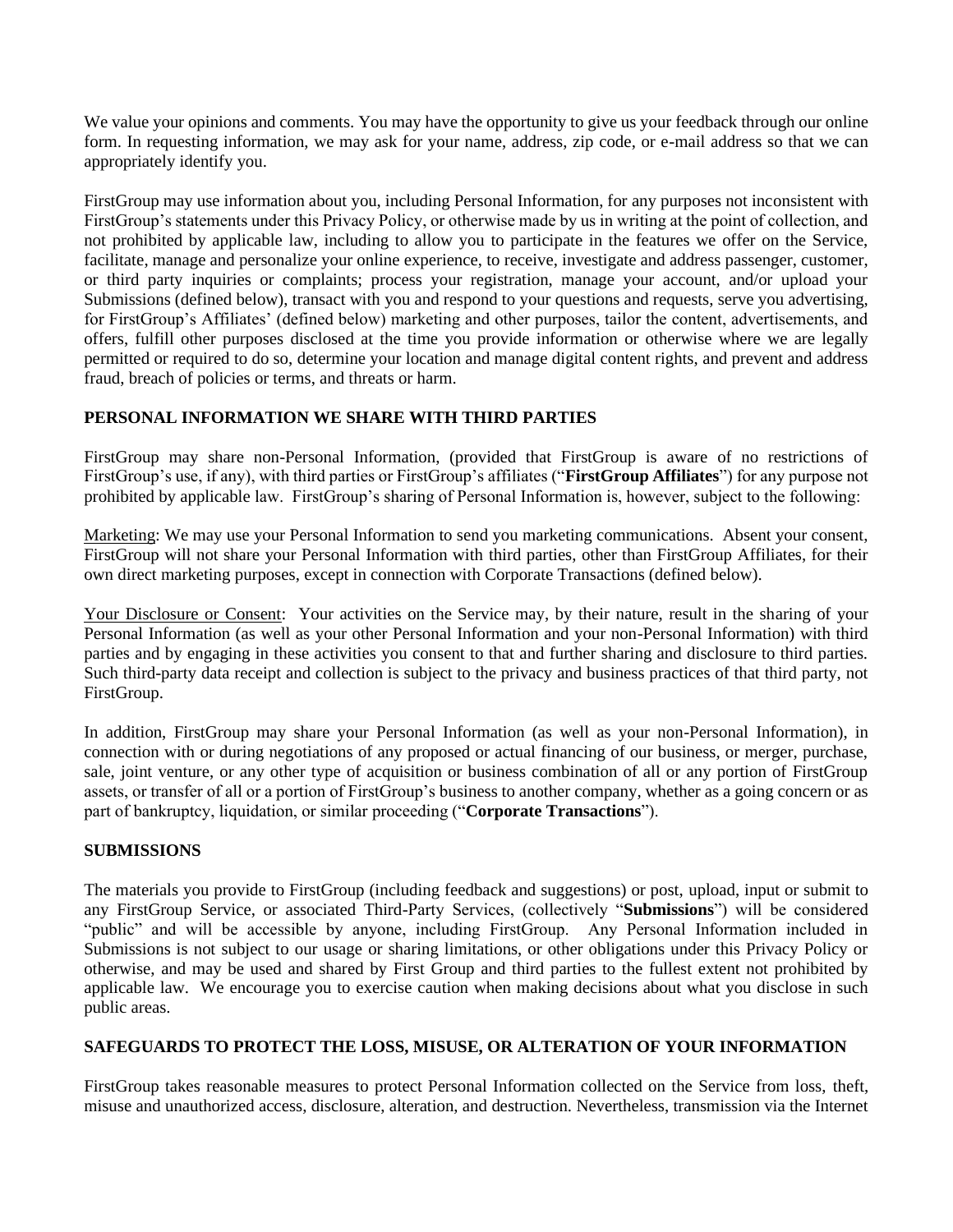and online digital storage are not completely secure and FirstGroup does not guarantee the security of your information collected through the Service.

### **CHILDREN'S PRIVACY**

We believe that protecting the privacy of children is very important. Our Services are not intended for individuals under the age of 18. In accordance with the Children's Online Privacy Protection Act ("**COPPA**"), we do not knowingly collect or store any personal information, via the Service, from children under the age of 13. If we discover we have received any personal information from a child under the age of 13 via the Service in a manner not permitted by COPPA, we will delete such data to the extent required by COPPA. If you believe that we have collected any information from anyone under the age of 13, please contact us at the contact points specified below.

# **EEOC / AFFIRMATIVE ACTION REPORTING**

In conjunction with laws and regulations enforced by the Equal Employment Opportunity Commission ("**EEOC**"), the Office of Federal Contract Compliance Programs ("**OFCCP**") and similar state and local regulatory agencies, we may ask you to provide us with self-identifying information (such as veteran status, gender and ethnicity). Providing such self-identifying information is voluntary, but if you do provide us with such information, we may submit that information, to the EEOC, the OFCCP and similar state and local regulatory agencies or otherwise use or disclose it for business-related purposes, including, without limitation, responding to information requests, fulfilling regulatory reporting requirements and defending against employment related complaints.

# **THIRD**-**PARTY CONTENT, THIRD**-**PARTY SERVICES, SOCIAL FEATURES, ADVERTISING AND ANALYTICS.**

The Service may include hyperlinks to, or include on or in connection with websites, locations, platforms, applications or services operated by third parties ("**Third-Party Service(s)**"). These Third-Party Services may use their own cookies, web beacons, and other tracking technology to independently collect information about you and may solicit Personal Information from you.

Certain functionalities on the Service permit interactions that you initiate between the Service and certain Third-Party Services, such as third-party social networks (**"Social Features"**)**.** Examples of Social Features include: enabling you to send content such as contacts and photos between the Service and a Third-Party Service; "liking" or "sharing" FirstGroup's content; logging in to the Service using your Third-Party Service account (e.g., using Facebook Connect to sign-in to the Service); and to otherwise connect the Service to a Third-Party Service (e.g., to pull or push information to or from the Service). If you use Social Features, and potentially other Third-Party Services, information you post or provide access to may be publicly displayed on the Service or by the Third-Party Service that you use. Also, both FirstGroup and the third party may have access to certain information about you and your use of the Service and any Third-Party Service.

FirstGroup may engage and work with service providers and other third parties to serve advertisements on the Service and/or on third-party services. Some of these ads may be tailored to your interest based on your browsing of the Service and elsewhere on the Internet, which may include use of precise location and/or cross-device data, sometimes referred to as "interest-based advertising" and "online behavioral advertising" (**"Interest**-**based Advertising"**), which may include sending you an ad on a third-party service after you have left the Service (i.e., "retargeting"). First may also use Google Analytics, Adobe Analytics or other service providers for analytics services. These analytics services may use cookies and other tracking technologies to help FirstGroup analyze Service users and how they use the Service. Information generated by these services (*e.g.*, your IP address and other usage information) may be transmitted to and stored by these service providers on servers in the U.S. (or elsewhere) and these service providers may use this information for purposes such as evaluating your use of the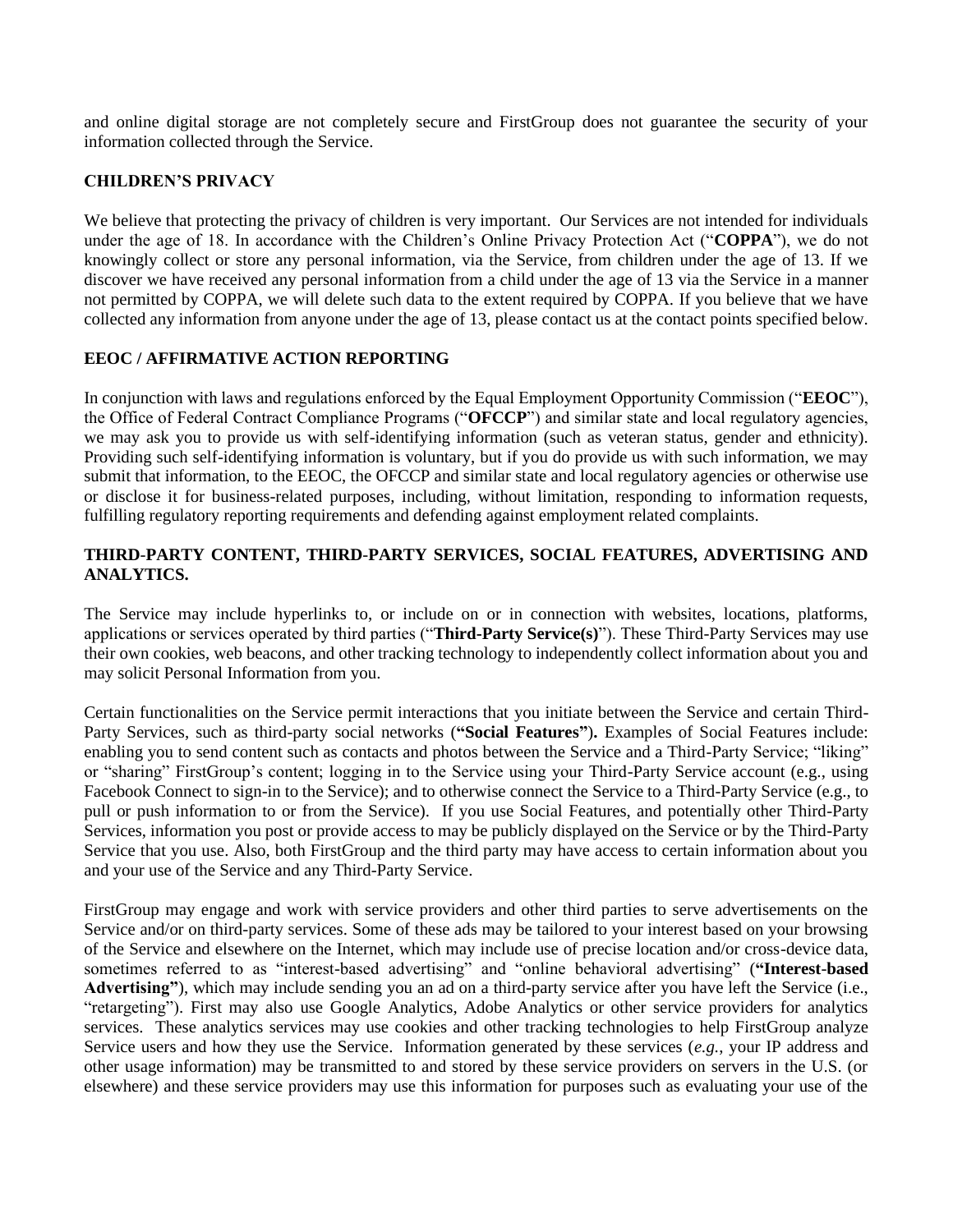Service, compiling statistic reports on the Service's activity, and providing other services relating to Service activity and other Internet usage.

FirstGroup is not responsible for, and makes no representations regarding, the policies or business practices of any third parties, including, without limitation, analytics service providers and Third-Party Services associated with the Service, and encourages you to familiarize yourself with and consult their privacy policies and terms of use.

# **CHOICES: TRACKING AND COMMUNICATIONS OPTIONS**

You can opt out of receiving certain promotional communications (emails or text messaging) from FirstGroup at any time by (i) for promotional e-mails, following the instructions provided in emails to click on the unsubscribe link, or if available by changing your communication preferences by logging onto your account; and (ii) for text messages, following the instructions provided in text messages from FirstGroup to text the word, "STOP". Please note that your opt-out is limited to the e-mail address or phone number used and will not affect subsequent subscriptions. If you opt-out of only certain communications, other subscription communications may continue. Even if you opt out of receiving promotional communications, FirstGroup may, subject to applicable law, continue to send you non-promotional communications, such as those about your account, transactions, servicing, or FirstGroup's ongoing business relations.

Regular cookies may generally be disabled or removed by tools available as part of most commercial browsers, and in some instances blocked in the future by selecting certain settings. Browsers offer different functionalities and options, so you may need to set them separately. Also, tools from commercial browsers may not be effective with regard to Flash cookies (also known as locally shared objects), HTML5 cookies, or other Tracking Technologies. For information on disabling Flash cookies, go to Adobe's website **[http://helpx.adobe.com/flash](http://helpx.adobe.com/flash-player/kb/disable-third-party-local-shared.html)[player/kb/disable-third-party-local-shared.html.](http://helpx.adobe.com/flash-player/kb/disable-third-party-local-shared.html)** Please be aware that if you disable or remove these technologies, some parts of the Service may not work and that when you revisit the Service your ability to limit browser-based tracking technologies is subject to your browser settings and limitations.

Your browser settings may allow you to automatically transmit a "Do Not Track" signal to online services you visit. Note, however, there is no consensus among industry participants as to what "Do Not Track" means in this context. Like many online services, FirstGroup currently does not alter our practices when we receive a "Do Not Track" signal from a visitor's browser.

You may exercise choices regarding the use of cookies from Google Analytics by going to **<https://tools.google.com/dlpage/gaoptout>** or downloading the Google Analytics Opt-out Browser Add-on. You may exercise choices regarding the use of cookies from Adobe Analytics by going to **http://www.adobe.com/privacy/opt-out.html** under the section labeled "Tell our customers not to measure your use of their web sites or tailor their online ads for you."

You may choose whether to receive some Interest-based Advertising by submitting opt-outs. Some of the advertisers and service providers that perform advertising-related services for us and third parties may participate in the Digital Advertising Alliance's ("**DAA**") Self-Regulatory Program for Online Behavioral Advertising. To learn more about how you can exercise certain choices regarding Interest-based Advertising, including use of crossdevice data for serving ads, visit **<http://www.aboutads.info/choices/>**, and **<http://www.aboutads.info/appchoices>** for information on the DAA's opt-out program specifically for mobile apps (including use of precise location for third party ads). Some of these companies may also be members of the Network Advertising Initiative ("**NAI**"). To learn more about the NAI and your opt-out options for their members, see **http://www.networkadvertising.org/choices/**. Please be aware that, even if you are able to opt out of certain kinds of Interest-based Advertising, you may continue to receive other types of ads. Opting out only means that those selected members should no longer deliver certain Interest-based Advertising to you but does not mean you will no longer receive any targeted content and/or ads (*e.g.*, from other ad networks). Also, if your browsers are configured